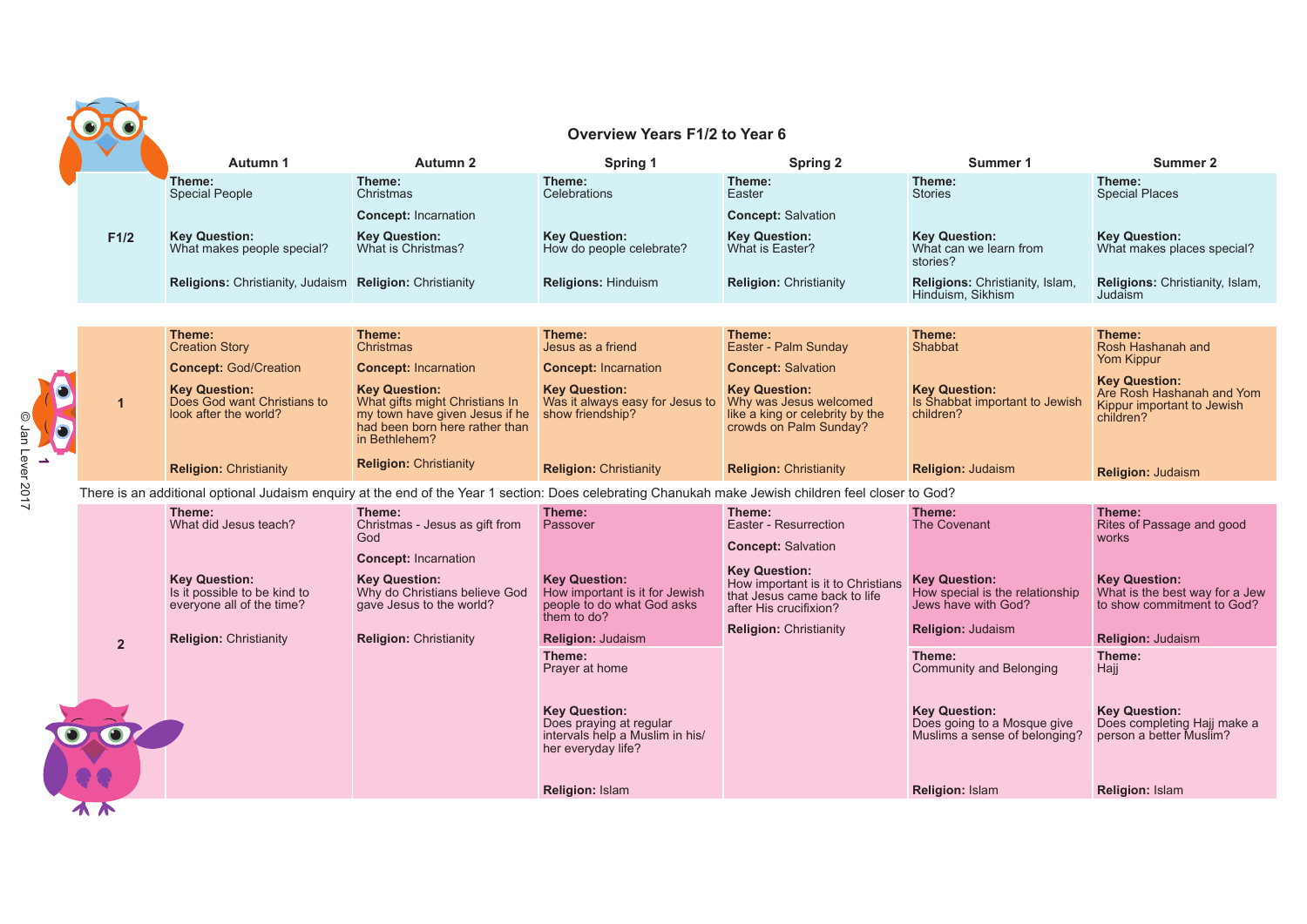

## **Overview Years F1/2 to Year 6**

|              | Theme:<br><b>Divali</b>                                                                                                               | Theme:<br>Christmas                                             | Theme:<br>Jesus' Miracles                                                                                      | Theme:<br>Easter - Forgiveness                               | *Theme:<br><b>Hindu Beliefs</b>                                             | *Theme:<br>Pilgrimage to the River Ganges                                               |
|--------------|---------------------------------------------------------------------------------------------------------------------------------------|-----------------------------------------------------------------|----------------------------------------------------------------------------------------------------------------|--------------------------------------------------------------|-----------------------------------------------------------------------------|-----------------------------------------------------------------------------------------|
|              |                                                                                                                                       | <b>Concept: Incarnation</b>                                     | <b>Concept: Incarnation</b>                                                                                    | <b>Concept: Salvation</b>                                    |                                                                             |                                                                                         |
|              | <b>Key Question:</b><br>Would celebrating Divali at<br>home and in the community<br>bring a feeling of belonging to a<br>Hindu child? | <b>Key Question:</b><br>Has Christmas lost its true<br>meaning? | <b>Key Question:</b><br>Could Jesus heal people? Were<br>these miracles or is there some<br>other explanation? | <b>Key Question:</b><br>What is 'good' about Good<br>Friday? | <b>Key Question:</b><br>How can Brahman be<br>everywhere and in everything? | <b>Key Question:</b><br>Would visiting the River Ganges<br>feel special to a non-Hindu? |
|              | <b>Religion: Hinduism</b>                                                                                                             | <b>Religion: Christianity</b>                                   | <b>Religion: Christianity</b>                                                                                  | <b>Religion: Christianity</b>                                | <b>Religion: Hinduism</b>                                                   | <b>Religion: Hinduism</b>                                                               |
| $\mathbf{3}$ | *Theme:<br>The Amrit Ceremony and the<br>Khalsa                                                                                       |                                                                 |                                                                                                                |                                                              | *Theme:<br><b>Sharing and Community</b>                                     | *Theme:<br>Prayer and Worship                                                           |
|              | <b>Key Question:</b><br>Does joining the Khalsa make a<br>person a better Sikh?                                                       |                                                                 |                                                                                                                |                                                              | <b>Key Question:</b><br>Do Sikhs think it is important to<br>share?         | <b>Key Question:</b><br>What is the best way for a Sikh to<br>show commitment to God?   |
|              | <b>Religion: Sikhism</b>                                                                                                              |                                                                 |                                                                                                                |                                                              | <b>Religion: Sikhism</b>                                                    | <b>Religion: Sikhism</b>                                                                |

## **Optional Islam enquiries**

There are 3 Islam enquiries for Years 3/4 available on the Discovery RE Community Area (Resources Tab):

## How special is Allah to Muslims?

How important is the Prophet Muhammad to Muslims?

How does the Qur'an influence Muslims today?

|                | Theme:<br><b>Beliefs and Practices</b>                                         | Theme:<br>Christmas<br><b>Concept: Incarnation</b>                                                          | Theme:<br>Passover                                                                                  | Theme:<br>Easter<br><b>Concept: Salvation</b>                             | Theme:<br>Rites of Passage and good<br>works                                         | Theme:<br>Prayer and Worship                                                           |
|----------------|--------------------------------------------------------------------------------|-------------------------------------------------------------------------------------------------------------|-----------------------------------------------------------------------------------------------------|---------------------------------------------------------------------------|--------------------------------------------------------------------------------------|----------------------------------------------------------------------------------------|
|                | <b>Key Question:</b><br>How special is the relationship<br>Jews have with God? | <b>Key Question:</b><br>What is the most significant<br>part of the nativity story for<br>Christians today? | <b>Key Question:</b><br>How important is it for Jewish<br>people to do what God asks<br>them to do? | <b>Key Question:</b><br>Is forgiveness always possible<br>for Christians? | <b>Key Question:</b><br>What is the best way for a Jew<br>to show commitment to God? | <b>Key Question:</b><br>Do people need to go to church<br>to show they are Christians? |
| $\overline{4}$ | <b>Religion: Judaism</b>                                                       | <b>Religion: Christianity</b>                                                                               | <b>Religion: Judaism</b>                                                                            | <b>Religion: Christianity</b>                                             | <b>Religion: Judaism</b>                                                             | <b>Religion: Christianity</b>                                                          |
|                | Theme:<br><b>Buddha's teachings</b>                                            |                                                                                                             | Theme:<br>The 8-fold path                                                                           |                                                                           | Theme:<br>The 8-fold path                                                            |                                                                                        |
|                | <b>Key Question:</b>                                                           |                                                                                                             | <b>Key Question:</b>                                                                                |                                                                           | <b>Key Question:</b>                                                                 |                                                                                        |
|                | Is it possible for everyone to be<br>happy?                                    |                                                                                                             | Can the Buddha's teachings<br>make the world a better place?                                        |                                                                           | What is the best way for a<br>Buddhist to lead a good life?                          |                                                                                        |
|                | <b>Religion: Buddhism</b>                                                      |                                                                                                             | <b>Religion: Buddhism</b>                                                                           |                                                                           | <b>Religion: Buddhism</b>                                                            |                                                                                        |

There is an additional optional Christianity enquiry at the end of the Year 4 section: Why are there four Gospels and how are they relevant to Christians today?